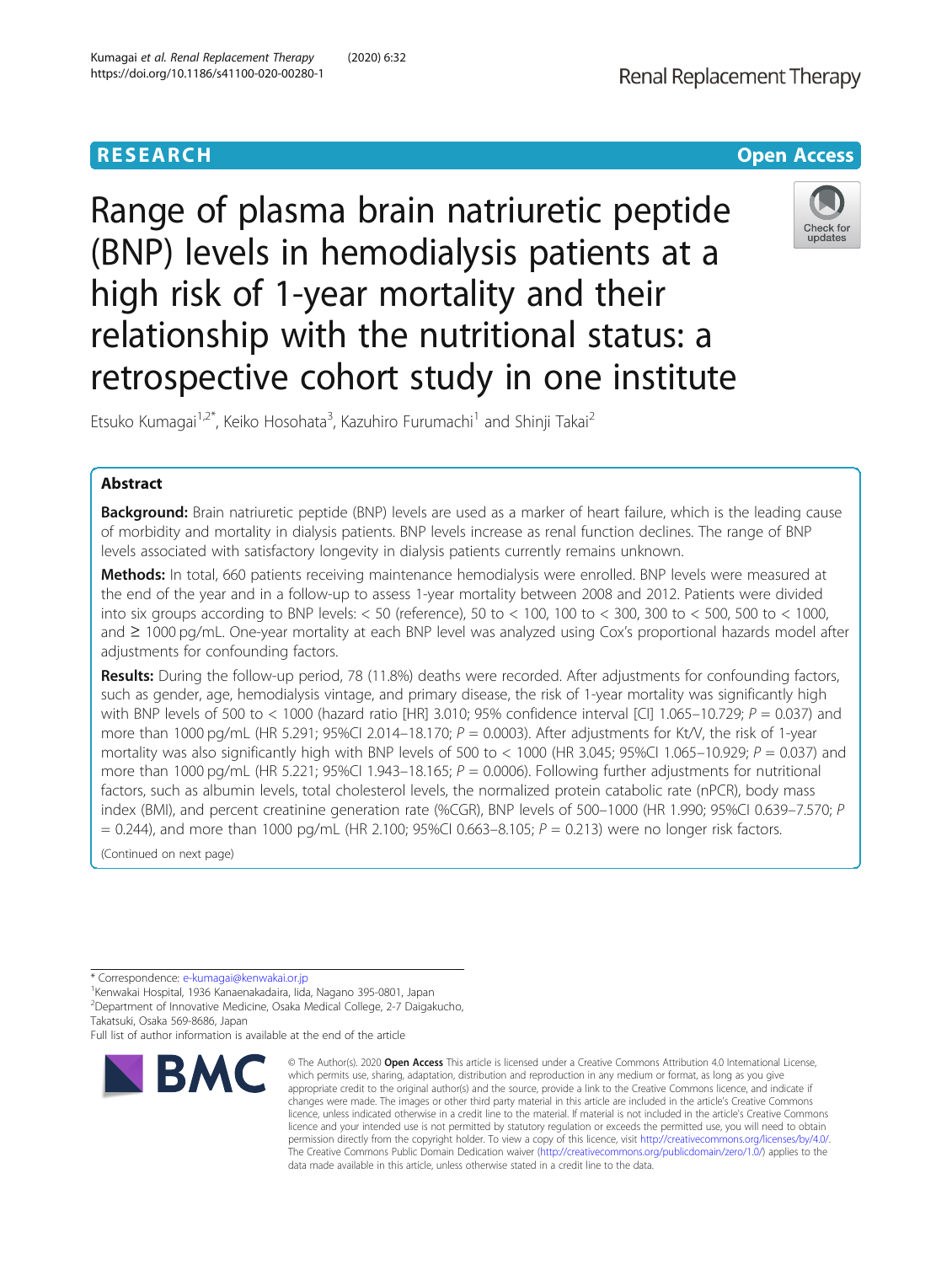#### (Continued from previous page)

**Conclusion:** In dialysis patients, a BNP level  $\geq 500$  pg/mL is a risk factor for 1-year mortality. The risk associated with high BNP levels is reduced by nutritional factors, which suggests a relationship between high BNP levels and the nutritional status. In conclusion, efforts are needed to maintain BNP levels at lower than 500 pg/mL and improve the nutritional status.

Keywords: Brain natriuretic peptide, Hemodialysis, Mortality, Nutritional status

#### Background

Brain natriuretic peptide (BNP) levels are used as a marker of heart failure [\[1](#page-8-0)], which is the leading cause of morbidity and mortality in hemodialysis patients. BNP levels in these patients are crucial for diagnosing and assessing the severity of heart failure and predicting future cardiovascular morbidity and mortality [\[2](#page-8-0)]. Plasma BNP levels increase with declines in renal function, and BNP levels are elevated in hemodialysis patients, even in the absence of heart failure. However, the normal threshold of BNP levels in hemodialysis patients currently remains unknown.

The range of BNP levels in hemodialysis patients needs to be clarified in order to ensure satisfactory longevity. Therefore, the present study investigated the relationship between plasma BNP levels and 1-year mortality in hemodialysis patients and examined the range of BNP levels associated with an improved prognosis.

#### **Methods**

In total, 660 patients receiving maintenance hemodialysis were enrolled in the present study. BNP levels were measured at the end of the year and in a follow-up to assess 1 year mortality between 2008 and 2012. The hazard ratio (HR) for 1-year mortality was evaluated in six groups of patients divided according to BNP levels: BNP < 50 (control),  $50 \leq BNP < 100$ ,  $100 \leq BNP < 300$ ,  $300 \leq BNP < 500$ ,  $500 \leq$  $BNP < 1000$ , and  $1000 \leq BNP$ . Analyses were performed in four steps. In the first step, we adjusted for basal confounding factors, such as gender, age, hemodialysis vintage, and primary disease. In the second step, we adjusted for Kt/V as a prescriptive factor. In the third step, we adjusted for nutritional factors, including serum albumin levels, total cholesterol levels, the normalized protein catabolic rate (nPCR), body mass index (BMI), and percent creatinine generation rate (%CGR). In the fourth step, we adjusted for transthyretin (also known as prealbumin) levels.

A blood sample was obtained before the first hemodialysis session of the week. BNP levels were measured using the automatic enzyme immunoassay device AIA-600II® (TOSO CORPORATION) with E-test TOSO II (BNP).

All statistical analyses were performed using JMP (ver.10). P values less than 0.05 were considered to be significant.

The present study was conducted in accordance with the principles of the Declaration of Helsinki and approved by the Research Ethics Committee of Kenwakai Hospital (No. 2019008).

### Results

The baseline characteristics of study participants are shown in Table  $1$ . Among 660 patients, 446 (67.6%) were male. As the primary disease, 318 (48.2%) had chronic glomerulonephritis (CGN), 255 (38.6%) diabetic nephropathy (DN), and 87 (13.2%) other diseases. Regarding patient characteristics related to heart disease, 578 (87.6%) out of 660 patients were prescribed antihypertensive agents, while 147 (22.3%) had a history of acute coronary syndrome, coronary intervention, or coronary surgery. Aortic stenosis and/ or regurgitation of more than moderate severity according to the ACC/AHA practice guidelines were noted in 40 (6.2%) out of 645 patients examined by echocardiography. Mitral regurgitation of more than moderate severity and/or severe was detected in 26 (4.0%) out of 645 patients examined by echocardiography. Heart failure with a reduced ejection fraction (< 40%) was observed in 18 (2.80%) out of 641 patients examined by echocardiography. The most common hemodialysis vintage was 5–10 (29.7%). As a hemodialysis prescription factor, Kt/V values were the most frequently distributed between 1.4 and < 1.6 (30.6%). Nutritional factors were nPCR, serum albumin levels, total cholesterol levels, BMI, and %CGR. In the analysis of targeting factors, 147 patients had a BNP level of 100 to < 200 pg/mL (22.3%), and 143 had a transthyretin level of 20 to  $\langle$  25 mg/dL (21.8%). As shown in Table [2](#page-3-0), the mean age was  $68.5 \pm 12.9$ years and mean vintage was  $6.48 \pm 5.09$  years.

Table [3](#page-3-0) shows the prognosis of study participants. During the observation period, there were 78 deaths (11.8%). Table [4](#page-3-0) shows the causes of death: heart failure in 19, cerebrovascular disease in 13, infection in 11, cachexia/uremia in 10, sudden death in 6, malignant tumors in 5, gastrointestinal disease in 5, and myocardial infarction in 4. Table [5](#page-4-0) shows HR for 1-year mortality after adjustments for confounding factors. DN as the primary disease was a significantly higher risk factor (HR 2.11; 95%CI 1.31-3.45;  $P = 0.0018$ ) than CGN. Kt/V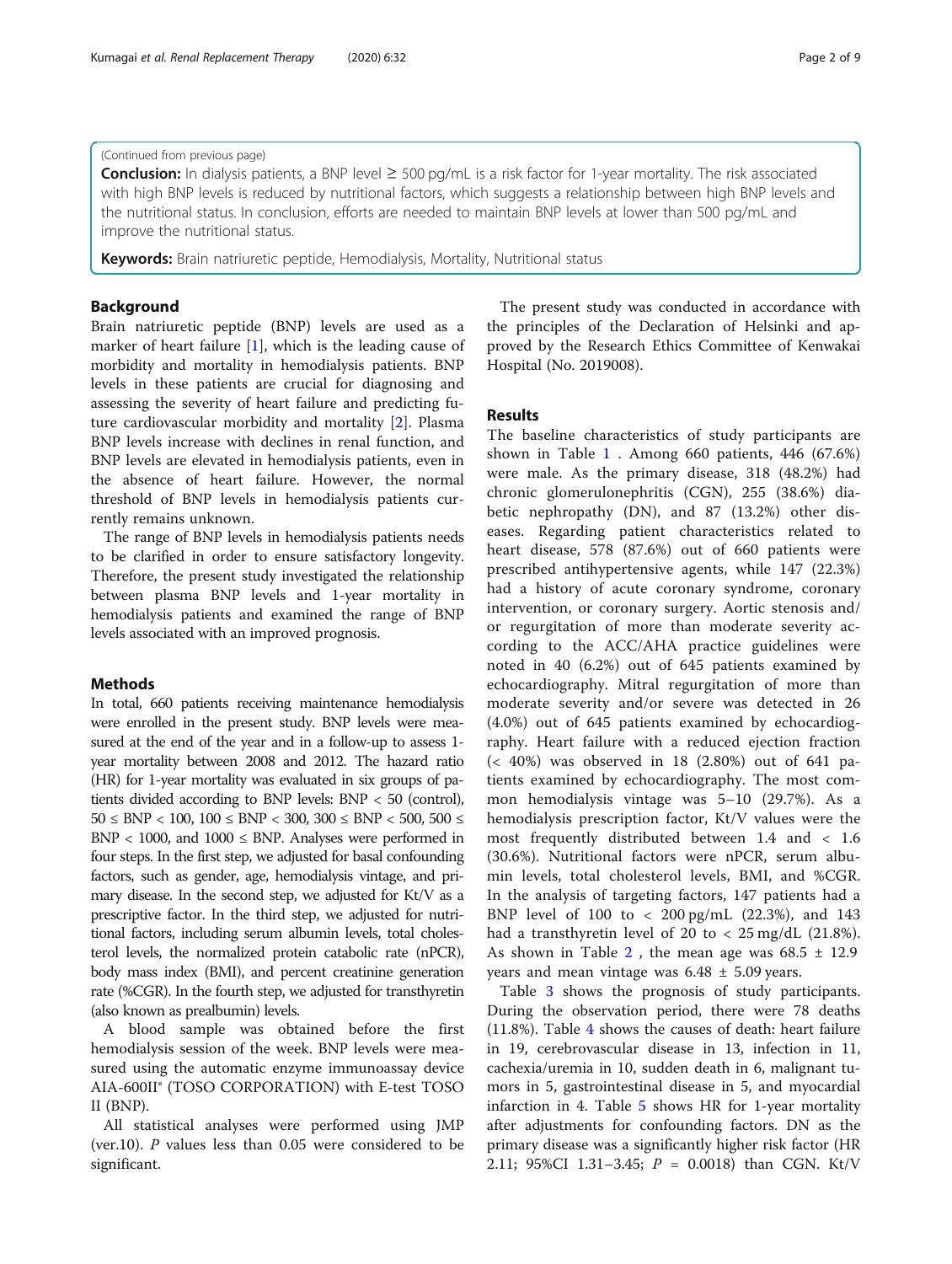## <span id="page-2-0"></span>Table 1 Background characteristics of the study participants

| <b>Basal factors</b>             |                |           |           |         |              |                |                |                     |            |         |
|----------------------------------|----------------|-----------|-----------|---------|--------------|----------------|----------------|---------------------|------------|---------|
| Gender                           | male           | female    | total     |         |              |                |                |                     |            |         |
| Number                           | 446            | 214       | 660       |         |              |                |                |                     |            |         |
| $\%$                             | 67.6           | 32.4      | 100       |         |              |                |                |                     |            |         |
| Age (year)                       | $0~\sim$       | $30-$     | $45-$     | $60-$   | $75-$        | total          |                |                     |            |         |
| Number                           | 6              | 24        | 115       | 285     | 230          | 660            |                |                     |            |         |
| $\%$                             | $\mathbf{1}$   | 3.6       | 17.4      | 43.2    | 34.8         | 100            |                |                     |            |         |
| Primary disease                  | <b>CGN</b>     | DM        | others    | total   |              |                |                |                     |            |         |
| Number                           | 318            | 255       | 87        | 660     |              |                |                |                     |            |         |
| $\%$                             | 48.2           | 38.6      | 13.2      | 100     |              |                |                |                     |            |         |
| Hemodialysis vintage             | < 2            | $2~\sim$  | $5~\sim$  | $10-$   | $15-$        | $20-$          | $25 -$         | $\geq 30$           | total      |         |
| Number                           | 136            | 186       | 196       | 91      | 39           | $10$           | $\overline{2}$ | $\mathsf{O}\xspace$ | 660        |         |
| %                                | 20.6           | 28.2      | 29.7      | 13.8    | 5.9          | 1.5            | 0.3            | $\mathsf{O}\xspace$ | 100        |         |
| Hemodialysis prescription factor |                |           |           |         |              |                |                |                     |            |         |
| Kt/V                             | <0.8           | $0.8 -$   | $1.0 -$   | $1.2 -$ | $1.4 -$      | $1.6-$         | $1.8 -$        | $\geq 2.0$          | total      |         |
| Number                           | 13             | 20        | 47        | 110     | 202          | 152            | 75             | 41                  | 660        |         |
| $\%$                             | $\overline{2}$ | 3         | 7.1       | 16.7    | 30.6         | 23             | 11.4           | 6.2                 | 100        |         |
| Nutrition factors                |                |           |           |         |              |                |                |                     |            |         |
| nPCR (g/kg/day)                  | < 0.5          | $0.5 -$   | $0.7 -$   | $0.9 -$ | $1.1 -$      | $\geq 1.3$     | total          |                     |            |         |
| Number                           | 21             | 175       | 320       | 124     | 17           | $\overline{2}$ | 660            |                     |            |         |
| $\%$                             | 3.2            | 26.6      | 48.5      | 18.8    | 2.6          | $0.3\,$        | 100            |                     |            |         |
| Albumin (g/dl)                   | < 3.0          | $3.0 -$   | $3.5 -$   | $4.0 -$ | $\geq 4.5$   | total          |                |                     |            |         |
| Number                           | 49             | 235       | 306       | 69      | $\mathbf{1}$ | 600            |                |                     |            |         |
| %                                | 7.4            | 35.6      | 46.4      | 10.5    | 0.1          | 100            |                |                     |            |         |
| BMI ( $kg/m2$ )                  | <16            | $16-$     | $18-$     | $20 -$  | $22 -$       | 24∼            | $26-$          | $\geq 28$           | total      |         |
| Number                           | 5              | 32        | 120       | 186     | 156          | 93             | 31             | 36                  | 660        |         |
| $\%$                             | 0.7            | 4.9       | 18.2      | 28.2    | 23.7         | 14.1           | 4.7            | 5.5                 | 100        |         |
| Total cholesterol (mg/dl)        | $< 80$         | $80-$     | $120 -$   | $160 -$ | $200 -$      | $\leq 240$     | total          |                     |            |         |
| Number                           | $\mathbf 0$    | 68        | 283       | 193     | 31           | $\mathbf{1}$   | 576            |                     |            |         |
| $\%$                             | $\mathbf 0$    | 11.8      | 49.1      | 33.5    | 5.4          | $0.2\,$        | 100            |                     |            |         |
| %CGR (%)                         | <60            | $60-$     | $70-$     | $80-$   | $90 -$       | $100 -$        | $110 -$        | $120 -$             | $\geq$ 130 | total   |
| Number                           | 66             | 48        | 78        | 95      | 110          | 115            | 71             | 38                  | 35         | 656     |
| $\%$                             | 10.1           | 7.3       | 11.9      | 14.5    | 16.8         | 17.5           | 10.8           | 5.8                 | 5.3        | $100\,$ |
| Analysis targeting factors       |                |           |           |         |              |                |                |                     |            |         |
| BNP (pg/ml)                      | $< 50$         | $50-$     | $100-$    | $200 -$ | $300-$       | 500 $\sim$     | $\geq 1000$    | total               |            |         |
| Number                           | 97             | 99        | $147$     | 62      | 79           | 92             | 84             | 660                 |            |         |
| $\%$                             | 14.7           | 15        | 22.3      | 9.4     | 12           | 13.9           | 12.7           | 100                 |            |         |
| Transthyretin (mg/dl)            | $<15$          | $15 - 20$ | $20 - 25$ | 25-30   | 30-35        | 35-40          | $\geq 40$      | total               |            |         |
| Number                           | 32             | $60\,$    | 143       | 141     | 130          | 92             | 59             | 657                 |            |         |
| $\%$                             | 4.9            | 9.1       | 21.8      | 21.4    | 19.8         | $14\,$         | 9              | 100                 |            |         |

values of 1.0 to < 1.2 were a significantly higher risk factor than 1.2 to < 1.4 (HR 2.42; 95%CI 1.12–5.18; P = 0.02). N-PCR values of 0.5 to < 0.7 were a significantly higher risk factor than 0.7 to < 0.9 (HR 2.07; 95%CI 1.26–3.42;  $P = 0.0039$ ). Serum albumin levels of 3.0 to < 3.5 g/dL were a significantly higher risk factor (HR 3.25; 95%CI 1.87–5.88; P < 0.0001) than 3.5 to < 4.0 g/dL. %CGR of 60–70% was a significantly higher risk factor than 90 to  $< 100\%$  (HR 2.75; 95%CI 1.11–9.92;  $P < 0.030$  ). Transthyretin levels of 15 to < 20 mg/dL were a significantly higher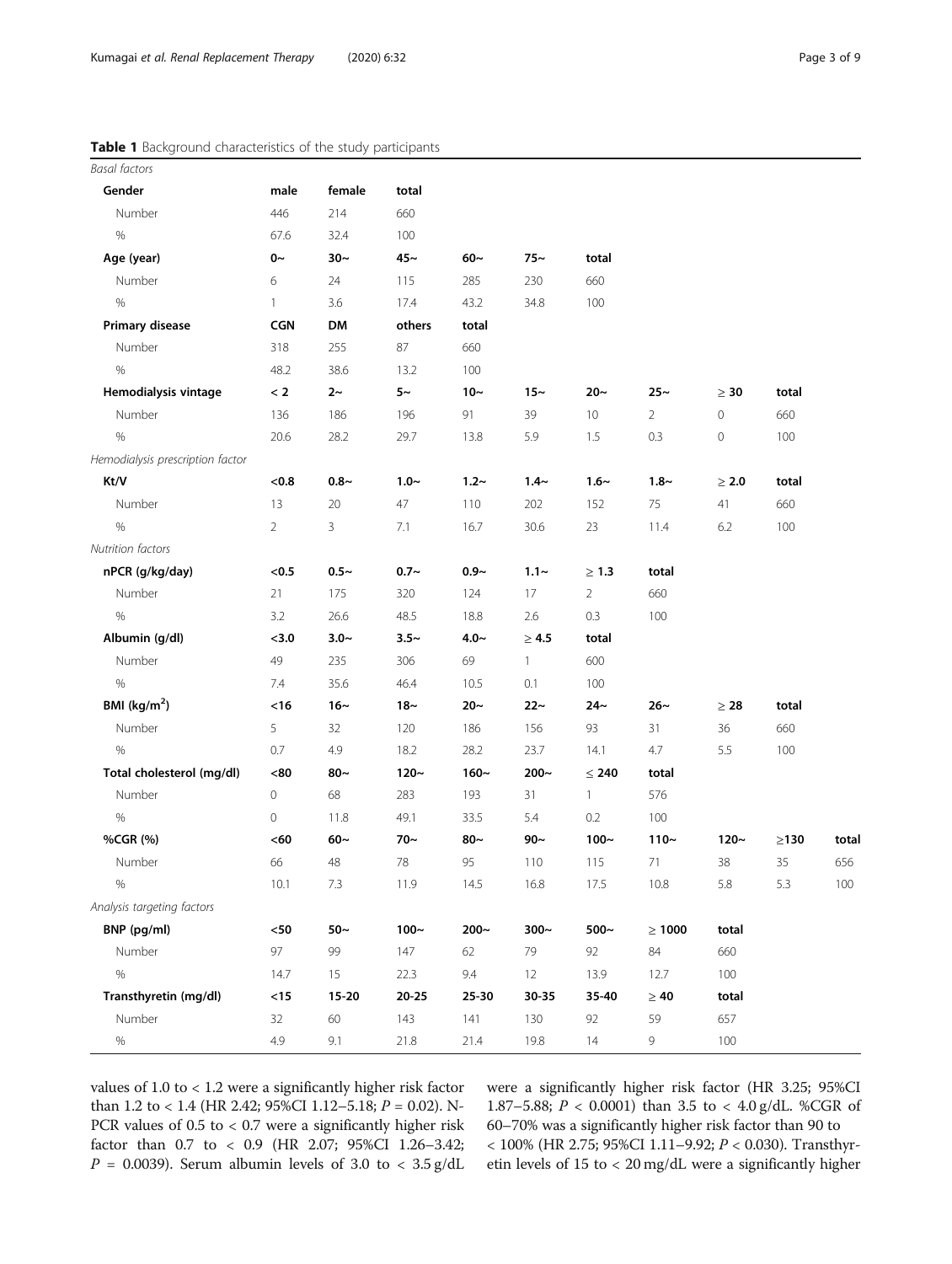<span id="page-3-0"></span>Table 2 Mean values of factors in study participants

| Factor                      | Number | Mean $\pm$ SD     |
|-----------------------------|--------|-------------------|
| Age                         | 660    | $68.5 \pm 12.9$   |
| Hemodialysis vintage (year) | 660    | $6.48 + 5.09$     |
| Kt/V                        | 660    | $1.533 + 0.343$   |
| nPCR (g/kg/day)             | 659    | $0.782 + 0.157$   |
| Albumin (g/dl)              | 660    | $3.49 + 0.412$    |
| BMI $(kq/m2)$               | 656    | $22.21 \pm 3.06$  |
| Total cholesterol (mg/dl)   | 576    | $153.04 + 29.14$  |
| %CGR (%)                    | 656    | $92.1 + 24.93$    |
| BNP (pg/mL)                 | 660    | $480.02 + 732.01$ |

BMI body mass index, BNP brain natriuretic peptide, nPCR normalized protein catabolic rate, %CGR percent creatinine generation rate

risk factor than 20 to < 25 mg/dL (HR 3.86; 95%CI 1.92– 8.00;  $P = 0.0002$ ).

Figure [1](#page-5-0) shows the results obtained in the Kaplan-Meier survival analysis of BNP levels. The 1-year survival rate was significantly low at a BNP level > 300 pg/mL. Figure [2](#page-5-0) shows the estimated cubic spline transformation of the relationship between BNP levels and HR for 1-year mortality adjusted for age, gender, dialysis vintage, and primary diseases. BNP levels in hemodialysis patients correlated with 1-year mortality. Figure [3](#page-6-0) shows a receiver operating characteristic (ROC) curve of the relationship between BNP levels and 1-year mortality. The area under the curve was 0.69, and the cut-off value was 299.2 pg/mL. Table [6](#page-6-0) shows HR for 1-year mortality at each BNP level relative to that less than 50 pg/mL. After adjustments for basal confounding factors (gender, age, primary disease, and hemodialysis vintage) (model 1), comparisons with the reference group revealed that BNP levels of 500 to < 1000 pg/mL were a significantly high-risk factor (HR 3.01; 95%CI 1.07-10.73;  $P < 0.037$ ), as were those higher than 1000 pg/mL (HR 5.29; 95%CI 2.01–18.17; P < 0.0003). After further adjustments for Kt/V values (model 2), similar results were obtained to those in model 1. A BNP level higher than 500 pg/mL was significantly high. After further adjustments for five nutritional factors (nPCR, serum albumin levels, BMI, total cholesterol levels, and %CGR) (model 3), BNP levels higher than 500 pg/mL were not significant. Table [7](#page-7-0) also shows HR for 1-year mortality at each BNP level. Models 1 and 2 were the same as those in Table [6,](#page-6-0) whereas model 4 showed HR further adjusted for transthyretin. BNP levels higher than 500 pg/mL were also not significant.

| Table 3 Prognosis of study participants |  |  |  |
|-----------------------------------------|--|--|--|
|-----------------------------------------|--|--|--|

|           | $-1$<br>. . |               |
|-----------|-------------|---------------|
| Prognosis | Number      | $\frac{0}{0}$ |
| Survival  | 582         | 88.2          |
| Death     | 78          | 11.8          |
| Total     | 660         | 100           |

|                          | Number | %    |
|--------------------------|--------|------|
| Heart failure            | 19     | 24.3 |
| Cerebrovascular disease  | 13     | 16.7 |
| Infection                | 11     | 14.1 |
| Cachexia/uremia          | 10     | 12.8 |
| Sudden death             | 6      | 7.7  |
| Malignant tumor          | 5      | 6.4  |
| Gastrointestinal disease | 5      | 6.4  |
| Myocardial infarction    | 4      | 5.1  |
| Others                   | 5      | 6.4  |
| Total                    | 78     | 100  |

Table [8](#page-7-0) shows correlation coefficients and P values for BNP and each parameter. BNP levels correlated with age, BMI, albumin levels, total cholesterol levels, Kt/V, nPCR, %CGR, and transthyretin levels. BNP levels showed the strongest correlation with transthyretin levels.

#### **Discussion**

The Japanese Society for Dialysis Treatment (JSDT) investigated several indices related to 1-year mortality in patients after adjustments for basal confounding factors, including gender, age, hemodialysis vintage, and primary disease; dialysis prescription factors, such as Kt/V; and nutritional factors, including nPCR, albumin levels, total cholesterol levels, BMI, and %CGR [\[3\]](#page-8-0). BNP levels were not included in these indices. In the present study, we used the JSDT method to analyze HR for 1-year mortality at different BNP levels. We concluded that a BNP level higher than 500 pg/mL is a significantly high-risk factor for 1-year mortality.

The present study confirmed previous findings showing that BNP levels are a predictor of mortality in hemodialysis patients [\[4](#page-8-0)–[6\]](#page-8-0). Naganuma et al. reported that a BNP level less than 200 pg/mL was associated with a good prognosis after a 3-year follow-up [\[7](#page-8-0)], whereas Biasioli et al. showed that a BNP level less than 335 pg/mL was associated with a good prognosis after a 28-month follow-up [[8\]](#page-8-0). Zoccali et al. identified a BNP level higher than 125 pg/mL as a significantly high-risk factor after a 26-month follow-up [[9,](#page-8-0) [10\]](#page-8-0). Our follow-up period of 1 year was the shortest, while the number of factors used for adjustments was the largest. A shorter follow-up period is suitable for evaluating BNP levels as a tool for risk stratification and treatment guidance. BNP levels need to be maintained at lower than 500 pg/ mL as a daily management goal.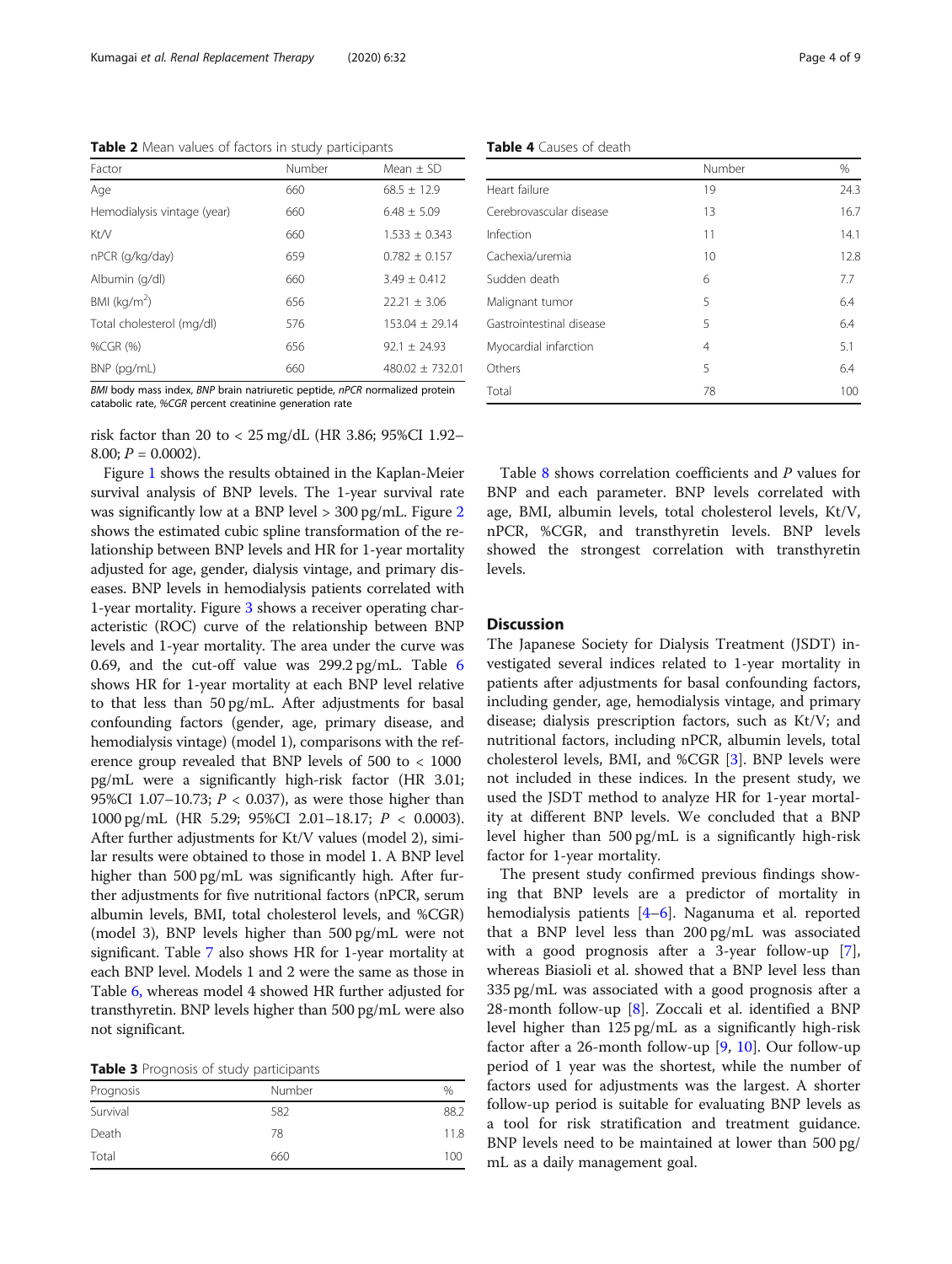| factor                           | Hazard             | 95%CI              | p value  |          |
|----------------------------------|--------------------|--------------------|----------|----------|
|                                  | ratio              | lower              | upper    |          |
| Basal correcting factors         |                    |                    |          |          |
| Gender                           |                    |                    |          |          |
| male (reference)                 | 1                  |                    |          |          |
| female                           | 0.8071195 0.482928 |                    | 1.301835 | 0.3874   |
| Age                              |                    |                    |          |          |
| per year                         | 1.080624           | 1.056946           | 1.105951 | 0.925391 |
| Hemodialysis vintage(year)       |                    |                    |          |          |
| $<$ 2                            | 1.2368068          | 0.676626           | 2.236559 | 0.4845   |
| $2-$                             | 0.9264575          | 0.511665           | 1.664664 | 0.7981   |
| $5-$ (reference)                 | 1                  |                    |          |          |
| $10-$                            | 0.6188481          | 0.246238           | 1.363282 | 0.2444   |
| $15 -$                           | 0.835351           | 0.245519           | 2.161668 | 0.7336   |
| $20 -$                           | 0.8217469          | 0.045988           | 3.884436 | 08428    |
| $25 -$                           | 6.6119647          | 0.369841           | 31.30687 | 0.1522   |
| $30-$                            |                    |                    |          |          |
| Primary disease                  |                    |                    |          |          |
| CGN (reference)                  | 1                  |                    |          |          |
| DΝ                               | 2.1136519          | 1.317961           | 3.452752 | 0.0018   |
| others                           | 0.9470856          | 0.379865           | 2.057472 | 0.8975   |
| Hemodialysis prescription factor |                    |                    |          |          |
| Single pool Kt/V                 |                    |                    |          |          |
| < 0.8                            | 3.4472538          | 1.113841           | 9.013165 | 0.0336   |
| $0.8 \text{ to } < 1.0$          | 1.3144702          | 0.303081           | 4.027443 | 0.6766   |
| 1.0 to $< 1.2$                   | 2.4205658          | 1.123396           | 5.178495 | 0.0246   |
| 1.2 to $<$ 1.4 (reference)       | 1                  |                    |          |          |
| 1.4 to $<$ 1.6                   | 0.9066037          | 0.472084           | 1.805214 | 0.7733   |
| 1.6 to $<$ 1.8                   | 0.6185594 0.281182 |                    | 1.339853 | 0.2214   |
| 1.8 to $< 2.0$                   | 0.4126628          | 0.116978           | 1.150472 | 0.0935   |
| $2.0\leq$                        | 0.7575922          | 0.214755           | 2.1121   | 0.6157   |
| Nutrition relating factors       |                    |                    |          |          |
| nPCR (g/kg/day)                  |                    |                    |          |          |
| < 0.5                            |                    | 3.5341434 1.326819 | 791195   | 0.0144   |
| $0.5$ to $< 0.7$                 |                    | 2.0793417 1.267456 | 3.424633 | 0.0039   |
| $0.7$ to $< 0.9$ (reference)     | 1                  |                    |          |          |
| $0.9$ to $< 1.1$                 | 0.6749971 0.288367 |                    | 1.402628 | 0.3057   |
| 1.1 to $<$ 1.3                   | 2.11E-09           | 0                  | 1.180454 | 0.0706   |
| $1.3\leq$                        | 2.11E-09           | 0                  | 10.03386 | 0.5302   |
| Albumin (g/dl)                   |                    |                    |          |          |
| < 0.3                            | 8.9979761 4.666076 |                    | 17.49091 | < .0001  |
| 3.0 to $<$ 3.5                   | 3.2500965 1.875694 |                    | 5.882808 | < .0001  |
| 3.5 to $<$ 4.0 (reference)       | 1                  |                    |          |          |

4.0 to <4.5 0.5191474 0.0082335 1.810644 0.3393

<span id="page-4-0"></span>

|         |  |  | <b>Table 5</b> Cox's proportional hazard ratio of prognostic correcting |  |
|---------|--|--|-------------------------------------------------------------------------|--|
| factors |  |  |                                                                         |  |

# Table 5 Cox's proportional hazard ratio of prognostic correcting factors (Continued)

| factor                     | Hazard    | 95%CI    | p value        |          |  |
|----------------------------|-----------|----------|----------------|----------|--|
|                            | ratio     | lower    | upper          |          |  |
| $4.5\leq$                  | 3.22E-08  | 0        | 35.6988        | 0.7359   |  |
| Total cholesterol (mg/dl)  |           |          |                |          |  |
| <80                        |           |          |                |          |  |
| 80 to <120                 | 1.3127943 | 0.637005 | 2.493205 0.441 |          |  |
| 120 to <160<br>(reference) | 1         |          |                |          |  |
| 160 to $<$ 200             | 0.7676479 | 0.431736 | 1.321843       | 0.3451   |  |
| 200 to <240                | 0.7481263 | 0.180457 | 2.071826       | 0.6148   |  |
| 240≤                       | 77.12728  | 4.101126 | 441.142        | 0.0104   |  |
| BMI $(kq/m^2)$             |           |          |                |          |  |
| <16                        | 2.6829842 | 0.593253 | 12.33062       | 0.1361   |  |
| 16 to $<$ 18               | 1.4307039 | 0.532743 | 3.250588       | 0.4465   |  |
| 18 to $<$ 20               | 0.764411  | 0.380715 | 1.460268       | 0.4227   |  |
| 20 to <22 (reference)      | 1         |          |                |          |  |
| 22 to $<$ 24               | 0.7607745 | 0.405455 | 1.390405       | 0.3769   |  |
| 24 to $<$ 26               | 0.6119119 | 0.258927 | 1.292297       | 0.206    |  |
| 26 to $<$ 28               | 0.2169053 | 0.012157 | 1.01973        | 0.0538   |  |
| 28≦                        | 0.7508242 | 0.221565 | 1.927202       | 0.5806   |  |
| %CGR (%)                   |           |          |                |          |  |
| <60                        | 3.5766971 | 1.630619 | 8.3974         | 0.0014   |  |
| 60 to $<$ 70               | 2.7486736 | 1.107819 | 6.919564       | 0.0297   |  |
| 70 to <80                  | 1.4473888 | 0.56513  | 3.706997       | 0.4341   |  |
| 80 to <90                  | 1.4485841 | 0.599571 | 3.593324       | 0.4081   |  |
| 90 to $<$ 100 (reference)  | 1         |          |                |          |  |
| 100 to $<$ 110             | 1.166507  | 0.482823 | 2.893589       | 0.7313   |  |
| 110 to $<$ 120             | 0.508935  | 0.112931 | 1.705797       | 0.287    |  |
| 120 to <130                | 0.6324356 | 0.096427 | 2.454098       | 0.5391   |  |
| 130≦                       | 1.059352  | 0.235067 | 3.550648       | 0.9314   |  |
| Transthyretin (mg/dl)      |           |          |                |          |  |
| <15                        | 10.055064 | 4.997492 | 20.87464       | < 0.0001 |  |
| 15 to $<$ 20               | 3.8640013 | 1.924016 | 8.008218       | 0.0002   |  |
| 20 to <25 (reference)      | 1         |          |                |          |  |
| 25 to $<$ 30               | 1.089919  | 0.509545 | 2.348036       | 0.823    |  |
| 30 to $<$ 35               | 0.759041  | 0.313215 | 1.759291       | 0.5221   |  |
| 35 to <40                  | 0.350335  | 0.080339 | 1.086928       | 0.0712   |  |
| 40≦                        | 5.23E-10  | 0        | 0.368802       | 0.0023   |  |

BMI body mass index, CGN chronic glomerulonephritis, DN diabetic nephropathy, nPCR normalized protein catabolic rate, %CGR percent creatinine generation rate

The risk associated with a BNP level  $\geq 500$  pg/mL was canceled after adjustments for nutritional factors. Therefore, a relationship appears to exist between high BNP levels and the nutritional status. The presence of chronic heart failure with ongoing weight loss or a low BMI is a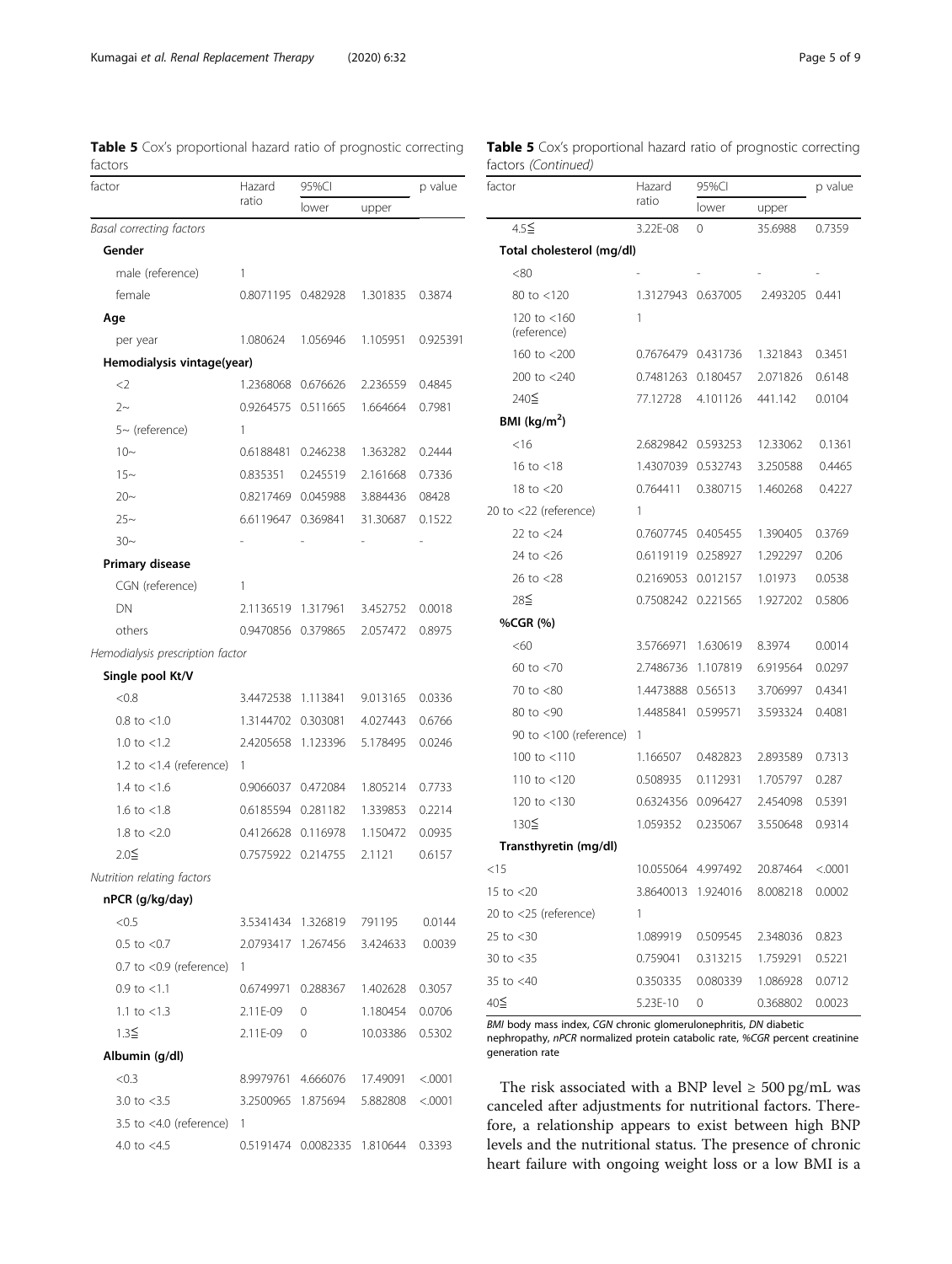<span id="page-5-0"></span>

predictor of muscle mass loss, a decline in exercise capacity, and a poor prognosis  $[11]$  $[11]$ . A syndrome involving weight loss, general fatigue, fat loss, and muscle wasting with chronic disease was recently recognized as cachexia. Cachexia is a prevalent and important pathological condition associated with chronic heart failure. It reduces survival independently of the heart failure function class and ejection [[12,](#page-8-0) [13\]](#page-8-0). BNP levels play a major role in salt and water homeostasis, protecting the cardiovascular system from the effects of volume overload and cardiac comorbidities. In the bioimpedance method, BNP levels reflect individual variations in the hydration status of hemodialysis patients [\[14\]](#page-8-0). A value of 500 pg/mL has been used to differentiate between hemodialysis patients with or without volume overload [\[15,](#page-8-0) [16](#page-8-0)]. The extracellular water content to intracellular water content ratio increases as BMI decreases. A strong negative correlation was previously reported between excess fluid mass and BMI [[17\]](#page-8-0). Patients with BNP levels higher than 500 pg/mL were overhydrated and weight loss from

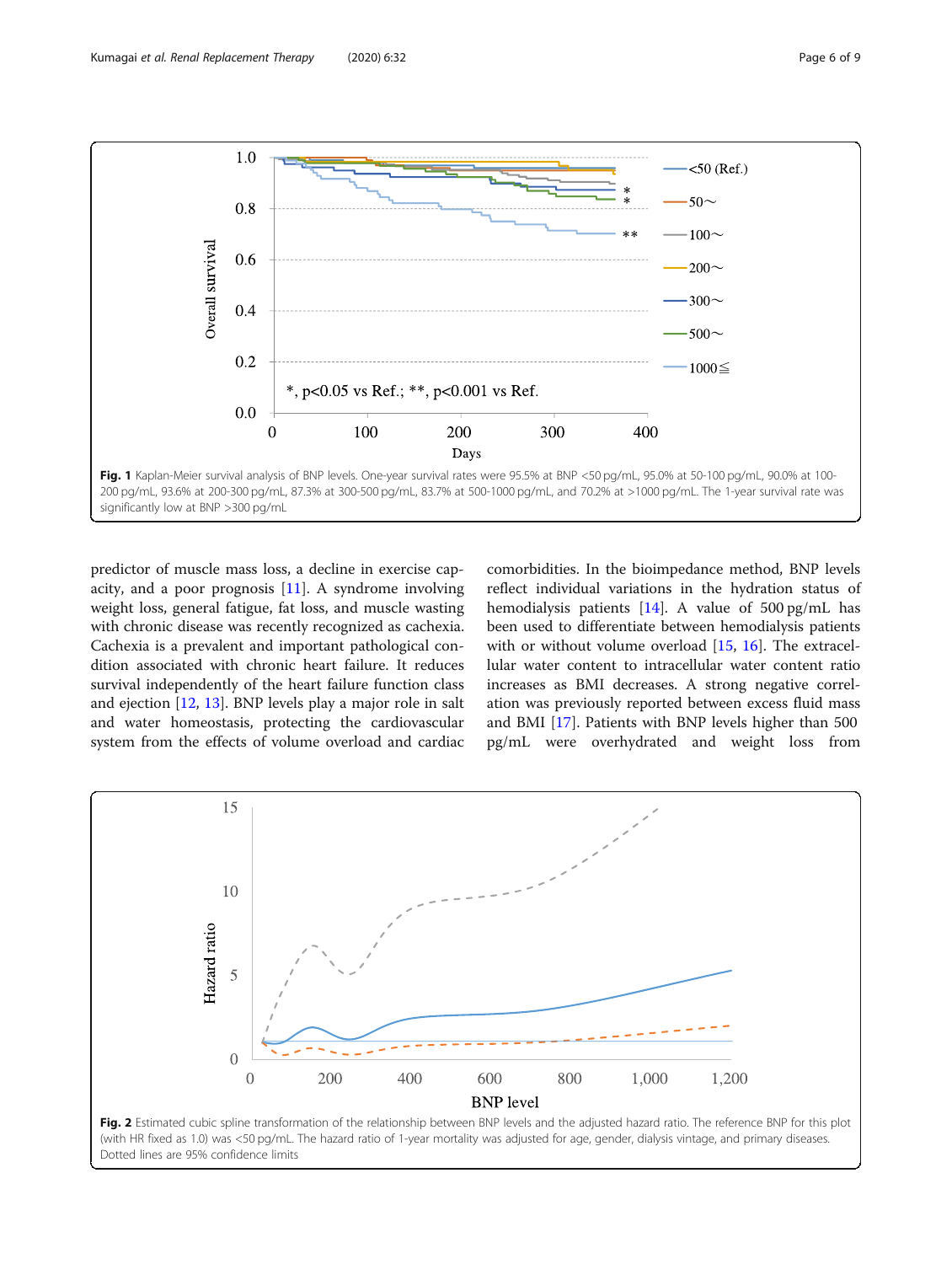<span id="page-6-0"></span>

malnutrition resulted in additional fluid excess. On the other hand, even though BNP levels were high, good nutrition, and weight gain reduced volume overload. Chronic overhydration is an independent predictor of mortality in hemodialysis patients [[18\]](#page-8-0). The risk associated with a high BNP level depends on the nutritional status. The combination of a high BNP level with a poor nutritional status needs to be treated not only by cardiological therapy, but also nutritional support. Despite the

accepted importance of the influence of nutritional factors on the severity of cardiovascular disease, limited information is currently available on dietary intake and heart failure. Furthermore, existing nutritional interventions for heart failure were mostly pilot studies with small sample sizes and short follow-ups [[19](#page-8-0)]. The findings of 17 randomized controlled trials indicated that education on nutritional interventions had positive effects on the clinical outcomes of patients; however, they

| <b>Table 6</b> HR for 1-vear mortality of BNP levels adiusted for basal factors. Kt/V and nutrition factors |  |  |  |  |  |  |  |  |
|-------------------------------------------------------------------------------------------------------------|--|--|--|--|--|--|--|--|
|-------------------------------------------------------------------------------------------------------------|--|--|--|--|--|--|--|--|

| $BNP$ (pg/ml)   | Adjusted for basal factors<br>(model 1) |        |          |               | (model 2) |           | Adjusted for basal factors and Kt/V |          | Adjusted for basal factors, Kt/V and nutrition<br>factors (model 3) |        |          |          |  |
|-----------------|-----------------------------------------|--------|----------|---------------|-----------|-----------|-------------------------------------|----------|---------------------------------------------------------------------|--------|----------|----------|--|
|                 | HR                                      |        | D        | 95%CI         |           | <b>HR</b> | p                                   | 95%CI    |                                                                     | HR     | p value  | 95%CI    |  |
|                 |                                         | value  | lower    | upper         |           | value     | lower                               | upper    |                                                                     |        | lower    | lower    |  |
| <50 (reference) |                                         |        |          |               |           |           |                                     |          |                                                                     |        |          |          |  |
| 50 to $<$ 100   | 0.997121                                | 0.9966 | 0.262147 | 4.051568      | 0.964564  | 0.9574    | 0.25304                             | 3.926629 | 0.8384388                                                           | 0.8047 | 0.205753 | 3.621547 |  |
| 100 to $<$ 200  | 1.907679                                | 0.2326 | 0.678499 | 6.766743      | 1.840871  | 0.2619    | 0.652984                            | 6.541653 | 0.9592779                                                           | 0.9477 | 0.292026 | 3.725938 |  |
| 200 to $<$ 300  | 1.198396                                | 0.7993 | 0.28121  | 5.106865      | 1.165241  | 0.8354    | 0.260802                            | 5.155792 | 0.8387627                                                           | 0.8229 | 0.170045 | 4.04536  |  |
| 300 to $<$ 500  | 2.446838                                | 0.1157 | 0.808727 | 8.994658      | 2.5366    | 0.1026    | 0.835008                            | 9.354117 | 2.5461197                                                           | 0.133  | 0.758488 | 10.11498 |  |
| 500 to $<$ 1000 | 3.009917                                | 0.0369 | 1.065084 | 10.72921      | 3.044996  | 0.037     | 1.065717                            | 10.92917 | .9907521                                                            | 0.2444 | 0.639274 | 7.570738 |  |
| ≥1000           | 5.291238                                | 0.0003 | 2.013968 | 17073<br>18.1 | 5.221112  | 0.0006    | 1.943194                            | 18.16484 | 2.0999726                                                           | 0.2136 | 0.663497 | 8.104608 |  |

HR hazard ratio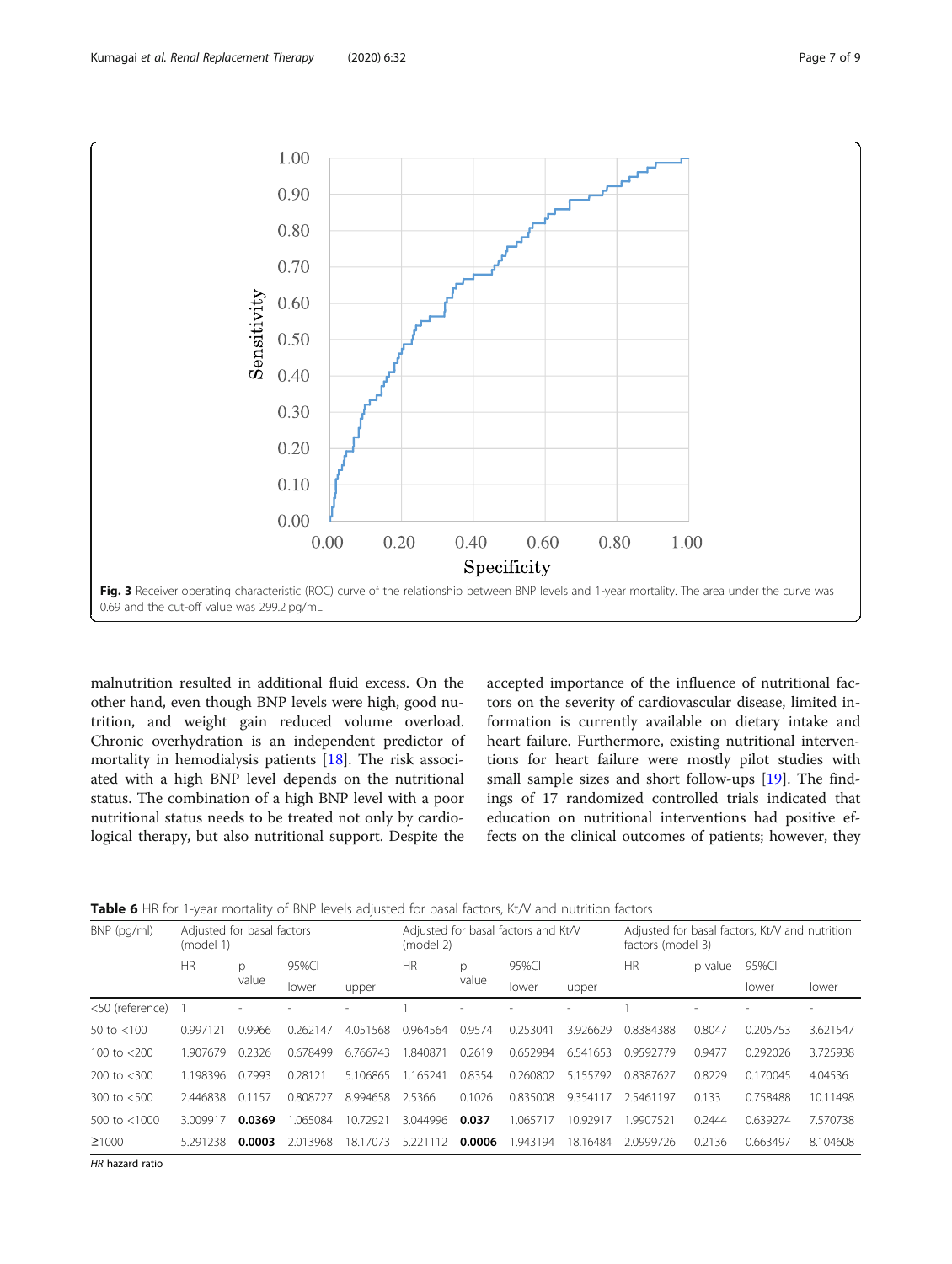<span id="page-7-0"></span>Table 7 HR for 1-year mortality of BNP levels adjusted for basal correcting factors, Kt/V and transthyretin

| BNP (pg/ml)     | Adjusted for basal factors<br>(model 1) |            |          |          | (model 2) |        | Adjusted for basal factors and Kt/V |          |           | Adjusted for basal factors, Kt/V<br>and transthyretin (model 4) |          |          |  |
|-----------------|-----------------------------------------|------------|----------|----------|-----------|--------|-------------------------------------|----------|-----------|-----------------------------------------------------------------|----------|----------|--|
|                 | <b>HR</b>                               | p          | 95%CI    |          | <b>HR</b> | p      | 95%CI                               |          | <b>HR</b> | p                                                               | 95%CI    |          |  |
|                 |                                         | value      | lower    | upper    |           | value  | lower                               | upper    |           | value                                                           | lower    | lower    |  |
| <50 (reference) |                                         |            |          |          |           |        |                                     |          |           |                                                                 |          |          |  |
| 50 to $<$ 100   | 0.997121                                | 0.9966     | 0.262147 | 4.051568 | 0.964564  | 0.9574 | 0.253041                            | 3.926629 | 0.8926795 | 0.8672                                                          | 0.233334 | 3.644237 |  |
| 100 to $<$ 200  | 1.907679                                | 0.2326     | 0.678499 | 6.766743 | 1.840871  | 0.2619 | 0.652984                            | 6.541653 | 1.7642041 | 0.3025                                                          | 0.619779 | 6.310716 |  |
| 200 to $<$ 300  | 1.198396                                | 0.7993     | 0.28121  | 5.106865 | 1.165241  | 0.8354 | 0.260802                            | 5.155792 | 0.8019716 | 0.7659                                                          | 0.178553 | 3.594217 |  |
| 300 to $<$ 500  | 2.446838                                | 157<br>0.1 | 0.808727 | 8.994658 | 2.5366    | 0.1026 | 0.835008                            | 9.354117 | 1.986255  | 0.2446                                                          | 0.636523 | 7.46915  |  |
| 500 to $<$ 1000 | 3.009917                                | 0.0369     | 1.065084 | 10.72921 | 3.044996  | 0.037  | 1.065717                            | 10.92917 | 1.7769718 | 0.3121                                                          | 0.602509 | 6.532927 |  |
| ≥1000           | 5.291238                                | 0.0003     | 2.013968 | 18.17073 | 5.221112  | 0.0006 | 1.943194                            | 18.16484 | 2.710241  | 0.0653                                                          | 0.942719 | 9.854096 |  |

HR hazard ratio

all involved sodium and fluid restrictions [\[20](#page-8-0)]. After the administration of a high-caloric (600 kcal), high-protein (20 g), and oral nutritional supplement for 6 weeks to cachexic heart failure patients, significant improvements were observed in the quality of life, 6-m walking test, and tumor necrosis factor-α without the significant recovery of peak  $VO<sub>2</sub>$  or the left ventricular ejection fraction; BNP was not measured in that study [\[21](#page-8-0)]. After the administration of 500 mL/day of enteral nutrition for 3 months to elderly heart failure patients, marked improvements were noted in BNP, interleukin-6, tumor necrosis factor-α, and C-reactive protein levels  $[22]$ .

After adjustments for transthyretin levels, the risk associated with BNP  $\geq 500$  pg/mL was no longer significant. Transthyretin is an important indicator of not only the nutritional status, but also the survival of hemodialysis patients after adjustments for age, gender, race, hemodialysis vintage, the diabetic state, and nutritional markers, including serum albumin levels [\[22,](#page-8-0) [23](#page-8-0)]. A recent study reported that serum transthyretin levels correlated with body fat mass [\[24](#page-8-0)]. The half-life of transthyretin is 2– 3 days, which is shorter than that of serum albumin. A

Table 8 Correlation coefficients and p value for BNP and the studied parameter

|                             | Mean     | <b>SD</b> | r          | р       |
|-----------------------------|----------|-----------|------------|---------|
| Age                         | 68.51212 | 12.86282  | 0.222574   | < .0001 |
| Hemodialysis vintage (year) | 6.476169 | 5.092643  | 0.017756   | 0.6489  |
| BMI ( $kg/m2$ )             | 22.2116  | 3.056318  | $-0.14469$ | 0.0002  |
| Albumin (g/dl)              | 3.490455 | 0.4122    | $-0.29155$ | < 0.001 |
| Total cholesterol (mg/dl)   | 153.0382 | 29.14238  | $-0.11052$ | 0.0079  |
| Kt/V                        | 1.532889 | 0.342536  | $-0.1803$  | < .0001 |
| nPCR (q/kg/day)             | 0.782168 | 0.15667   | $-0.19454$ | < 0.001 |
| %CGR (%)                    | 92.01985 | 24.93402  | $-0.21274$ | < 0.001 |
| Transthyretin (mg/dl)       | 28.45586 | 8.384788  | $-0.39012$ | < 0.001 |

BMI body mass index, nPCR normalized protein catabolic rate, %CGR percent creatinine generation rate

decline in serum transthyretin levels by 10 g/dL over 6 months is a robust predictor of increased mortality [[25](#page-8-0), [26](#page-8-0)]. The present results showed that a transthyretin level of less than 20 mg/dL was a high-risk factor. In hemodialysis patients, the combination of a BNP level ≥ 500 pg/mL and transthyretin level  $<$  20 mg/dL, which is a decrease of more than 10 mg, warrants urgent treatment.

# Conclusions

In dialysis patients, a BNP level  $\geq 500$  pg/mL is a significantly high-risk factor for 1-year mortality. The risk associated with a high BNP level is canceled out after adjustments for nutritional factors. Therefore, a relationship appears to exist between high BNP levels and the nutritional status. Efforts are needed to maintain a BNP level of less than 500 pg/mL and improve nutritional factors. The risk associated with a BNP level  $\geq 500 \text{ pg/mL}$ also depends on transthyretin levels, which need to be maintained at > 20 mg/dL.

#### Abbreviations

%CGR: Percent creatinine generation rate; BMI: Body mass index; BNP: Brain natriuretic peptide; CGN: Chronic glomerulonephritis; DN: Diabetic nephropathy; nPCR: Normalized protein catabolic rate

#### Acknowledgements

Not applicable.

#### Authors' contributions

EK wrote the manuscript and KH revised it. EK contributed to the research concept and study design. KF contributed to data acquisition, the risk of bias assessment, data analysis/interpretation, and statistical analyses. ST contributed to data interpretation. EK contributed to supervision and mentorship. The authors read and approved the final manuscript.

#### Funding

Funding for this study was not provided by any person or institution.

#### Availability of data and materials

All data generated or analyzed during this study are included in this manuscript.